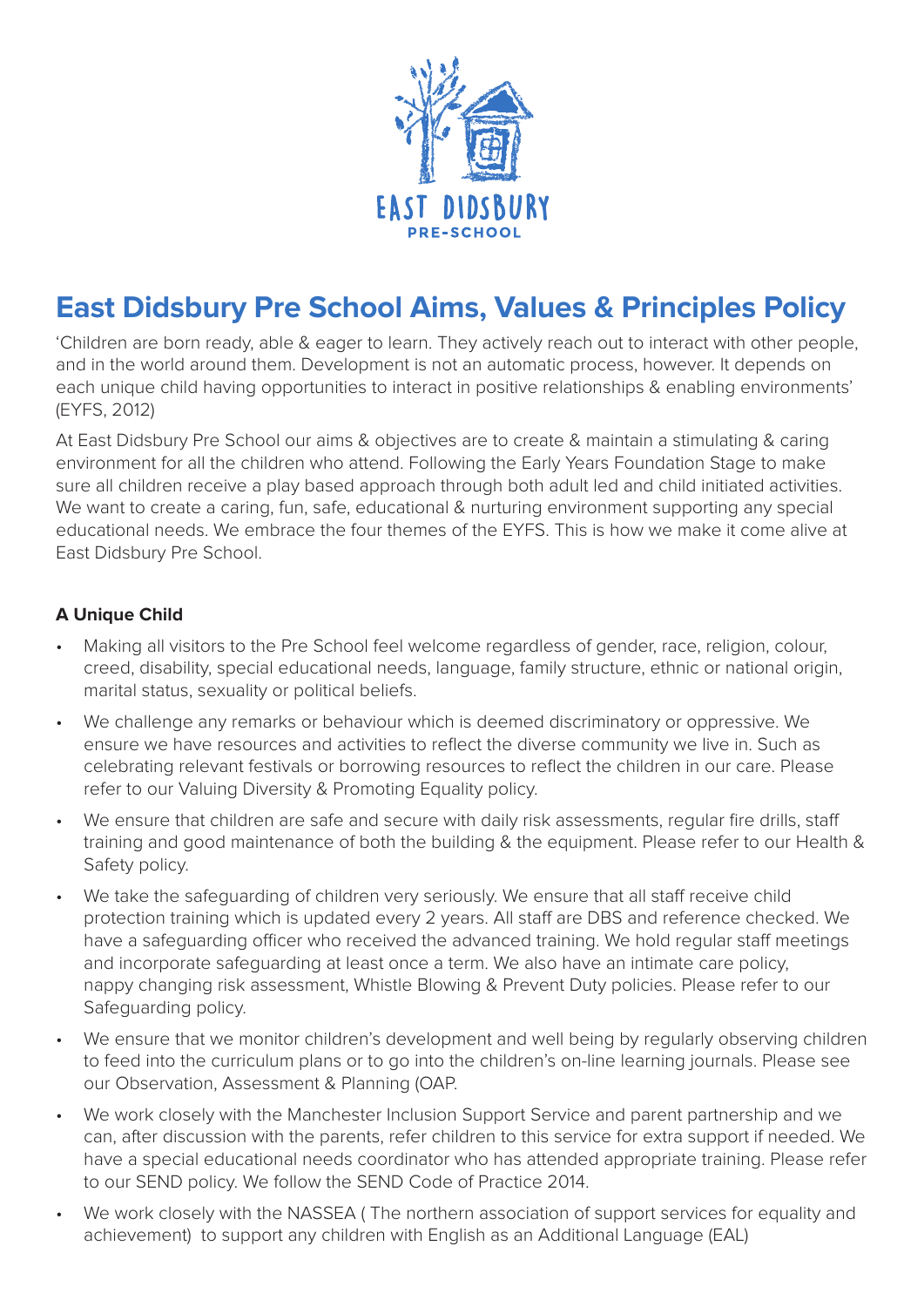

#### **Positive relationships**

- Excellent staff recruitment & ongoing training for all staff, to ensure high child-staff ratios and low staff turnover. Through regular staff meetings, supervision & appraisal. Supporting staff to achieve higher qualifications. Please refer to our Recruitment policy
- Strong upheld policies & procedures following the safeguarding & welfare requirements of the EYFS, these will be reviewed annually by parents, staff & where appropriate, children.
- Treating parents as partners by sending home regular newsletters and holding regular social events, formal parent days and helper slots. Please refer to our Parents as Partner's policy.
- We have a key person system in place. This person builds bonds with a child & their family through settling sessions and observing and planning for that child. Please refer to our Key Person policy.
- Supporting the future childcare industry by supporting students, volunteers & work experience students.
- The adults in the setting speak to each other with respect acting as good role models for the children

#### **Enabling Environments**

- We plan for the 3 Prime & 4 Specific areas of learning in both the indoor & outdoor environments. Practitioners use their observations & knowledge of the children to plan exciting and stimulating activities. All activities are differentiated to help those more & less able. Please refer to our Play & Learning policies.
- The key person spends time with the child and updates planning on a daily basis to support each child's learning & development.
- All the observations sent home via Tapestry include home learning ideas.
- We send home regular curriculum newsletters outlining upcoming projects, visits & visitors. They also provide parents with song words, activities & ideas to help parents support their child's learning at home.
- We make good links with other local settings. We attend network meetings.
- We support children who attend other settings by sharing termly update forms.
- We follow Government frameworks 'Early Years Foundation Stage' and 'Every Child Matters' and we are registered for both the Early Years Free Entitlement and the funded 2 year old scheme. WE ALSO OFFER THE 30 HOUR ENTITLEMENT.